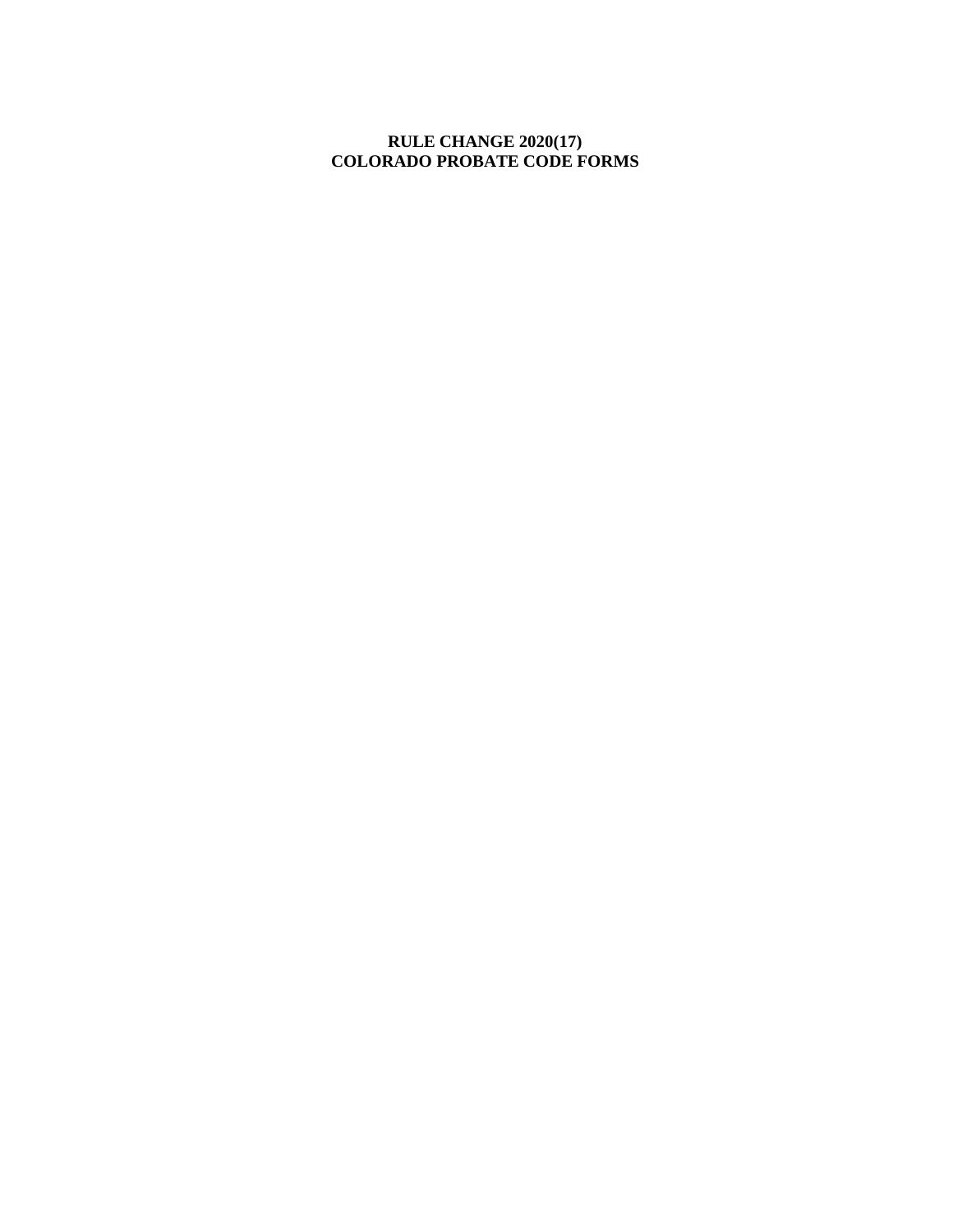| District Court LDenver Probate Court<br>Court Address: | County, Colorado                                       |                              |
|--------------------------------------------------------|--------------------------------------------------------|------------------------------|
| In the Interest of:                                    |                                                        |                              |
| Respondent                                             |                                                        | COURT USE ONLY A             |
|                                                        | Attorney or Party Without Attorney (Name and Address): | Case Number:                 |
|                                                        |                                                        |                              |
| Phone Number:                                          | E-mail:                                                |                              |
| <b>FAX Number:</b>                                     | Atty. Reg. #:                                          | <b>Division</b><br>Courtroom |
|                                                        | NOTICE OF HEARING TO RESPONDENT (ADULT OR MINOR)       |                              |

#### **To respondent:**

A hearing on the following petition will be held at the following date, time, and location.

| Date:                                   | Time: | <b>Courtroom or Division:</b> |  |
|-----------------------------------------|-------|-------------------------------|--|
| Address:                                |       |                               |  |
| Petition for Appointment of Guardian    |       | $\Box$ Adult $\Box$ Minor     |  |
| Petition for Appointment of Conservator |       | <b>HAdult HMinor</b>          |  |

#### **\*\*\*\*\* IMPORTANT NOTICE TO ADULT RESPONDENTS\*\*\*\*\***

The outcome of this proceeding may limit or completely take away your right to make decisions about your personal affairs or your financial affairs or both. You must appear in person unless excused by the court. The petitioner is required to make reasonable efforts to help you attend the hearing.

You have the right to be represented by an attorney of your choice at your own expense. If you cannot afford an attorney, one may be appointed for you at State expense. You may request a professional evaluation of your condition. You have the right to present evidence and subpoena witnesses and documents; examine witnesses, including any court-appointed physician, psychologist, or other qualified individual providing evaluations, and the court visitor; and to otherwise participate in the hearing. You may ask that the hearing be held in a manner that reasonably accommodates you. You have the right to request that the hearing be closed, but the hearing may not be closed if you object.

#### **\*\*\*\*\* IMPORTANT NOTICE TO MINOR RESPONDENTS\*\*\*\*\***

Until the court has confirmed an appointee under § 15-14-202, C.R.S., a minor who is the subject of an appointment by a parent or guardian and who has attained twelve years of age has the right to consent or refuse to consent to an appointment of a guardian.

#### **VERIFICATION**

I declare under penalty of perjury under the law of Colorado that the foregoing is true and correct.

Executed on the \_\_\_\_\_\_\_ day of \_\_\_\_\_\_\_\_\_\_\_, \_\_\_\_\_\_\_\_\_, (date) (month) (year)

JDF 807SC R64/4920 NOTICE OF HEARING TO RESPONDENT Page 1 of 3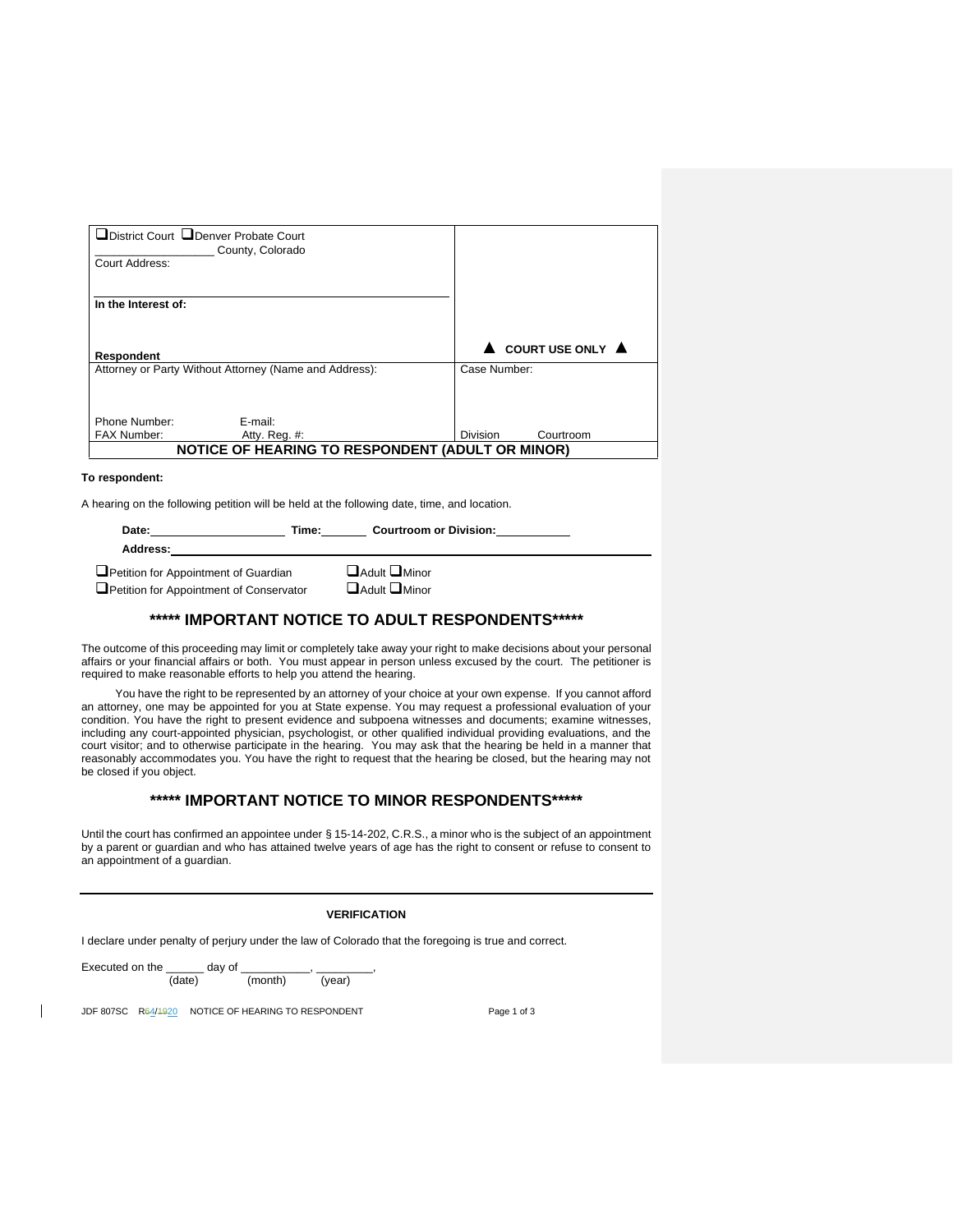at \_\_\_\_\_\_\_\_\_\_\_\_\_\_\_\_\_\_\_\_\_\_\_\_\_\_\_\_\_\_\_\_\_\_\_\_\_\_ (city or other location, and state OR country)

 $\frac{1}{2}$  ,  $\frac{1}{2}$  ,  $\frac{1}{2}$  ,  $\frac{1}{2}$  ,  $\frac{1}{2}$  ,  $\frac{1}{2}$  ,  $\frac{1}{2}$  ,  $\frac{1}{2}$  ,  $\frac{1}{2}$  ,  $\frac{1}{2}$  ,  $\frac{1}{2}$  ,  $\frac{1}{2}$  ,  $\frac{1}{2}$  ,  $\frac{1}{2}$  ,  $\frac{1}{2}$  ,  $\frac{1}{2}$  ,  $\frac{1}{2}$  ,  $\frac{1}{2}$  ,  $\frac{1$ 

 $\frac{1}{2}$  ,  $\frac{1}{2}$  ,  $\frac{1}{2}$  ,  $\frac{1}{2}$  ,  $\frac{1}{2}$  ,  $\frac{1}{2}$  ,  $\frac{1}{2}$  ,  $\frac{1}{2}$  ,  $\frac{1}{2}$  ,  $\frac{1}{2}$  ,  $\frac{1}{2}$  ,  $\frac{1}{2}$  ,  $\frac{1}{2}$  ,  $\frac{1}{2}$  ,  $\frac{1}{2}$  ,  $\frac{1}{2}$  ,  $\frac{1}{2}$  ,  $\frac{1}{2}$  ,  $\frac{1$ 

(printed name)

(Signature of Person Giving Notice or Attorney)

#### **Note:**

- This Notice of Hearing to Respondent must be personally served on the respondent (12 years of age or older), along with a copy of the petition, at least 14 days prior to the hearing pursuant to § 15-14-113, C.R.S. as well as § 15-14-309(1), C.R.S. or § 15-14-404(1), C.R.S.
- Do not attach copies of the petition when filing the Notice of Hearing to Respondent with Personal Service<br>AffidavitReturn of Service with the court.

 $\mathsf{I}$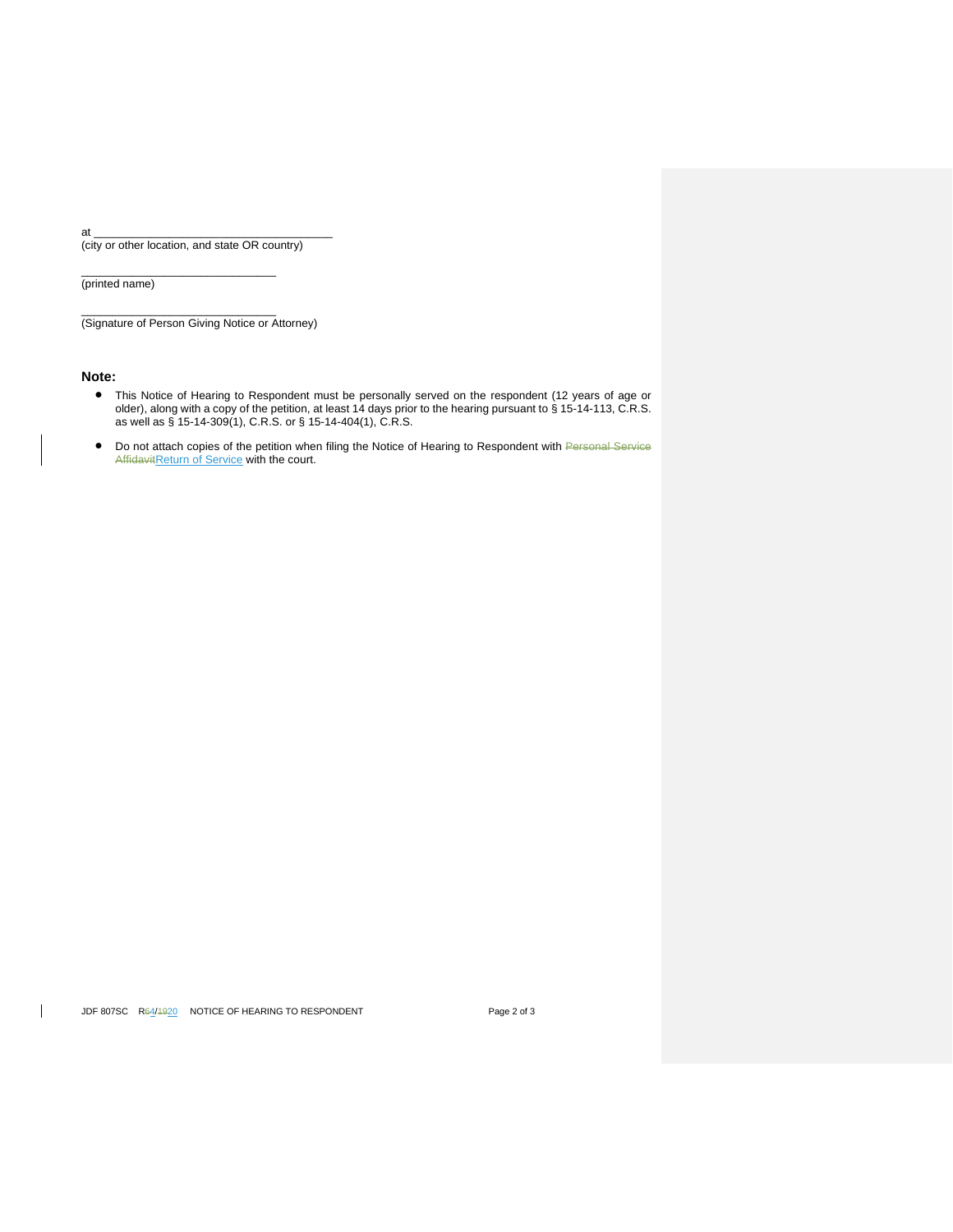| District Court Denver Probate Court                               |                                                                   |                                                                                                                                                                                                                                                                                                                                                                                                              |  |
|-------------------------------------------------------------------|-------------------------------------------------------------------|--------------------------------------------------------------------------------------------------------------------------------------------------------------------------------------------------------------------------------------------------------------------------------------------------------------------------------------------------------------------------------------------------------------|--|
| Court Address:                                                    | County, Colorado                                                  |                                                                                                                                                                                                                                                                                                                                                                                                              |  |
|                                                                   |                                                                   |                                                                                                                                                                                                                                                                                                                                                                                                              |  |
| In the Interest of:                                               |                                                                   |                                                                                                                                                                                                                                                                                                                                                                                                              |  |
|                                                                   |                                                                   |                                                                                                                                                                                                                                                                                                                                                                                                              |  |
|                                                                   |                                                                   |                                                                                                                                                                                                                                                                                                                                                                                                              |  |
| Respondent                                                        |                                                                   | <b>COURT USE ONLY</b>                                                                                                                                                                                                                                                                                                                                                                                        |  |
|                                                                   | Attorney or Party Without Attorney (Name and Address):            | Case Number:                                                                                                                                                                                                                                                                                                                                                                                                 |  |
|                                                                   |                                                                   |                                                                                                                                                                                                                                                                                                                                                                                                              |  |
|                                                                   |                                                                   |                                                                                                                                                                                                                                                                                                                                                                                                              |  |
| Phone Number:<br>FAX Number:                                      | E-mail:<br>Atty. Reg. #:                                          | Division<br>Courtroom                                                                                                                                                                                                                                                                                                                                                                                        |  |
|                                                                   | <b>PERSONAL SERVICE AFFIDAVITRETURN OF SERVICE</b>                |                                                                                                                                                                                                                                                                                                                                                                                                              |  |
|                                                                   |                                                                   |                                                                                                                                                                                                                                                                                                                                                                                                              |  |
|                                                                   |                                                                   | I declare under eathpenalty and perjury that I am 18 years or older and not a party to the action and that I served                                                                                                                                                                                                                                                                                          |  |
|                                                                   |                                                                   | (title of documents) on                                                                                                                                                                                                                                                                                                                                                                                      |  |
|                                                                   | _________ (person) in _________                                   | (County and State) on                                                                                                                                                                                                                                                                                                                                                                                        |  |
|                                                                   | (date) at ______(time) at the following location:                 |                                                                                                                                                                                                                                                                                                                                                                                                              |  |
|                                                                   |                                                                   | $\square$ By handing the documents to a person identified to me as the $\square$ protected party, $\square$ minor, or $\square$ interested<br>$\Box$ By identifying the documents, offering to deliver them to a person identified to me as the $\Box$ protected party,<br>$\square$ minor, or $\square$ interested person in this case who refused service, and then leaving the documents in a conspicuous |  |
|                                                                   | I have charged the following fees for my services in this matter: | ∟ By checking this box, I am acknowledging I am filling in the blanks and not changing anything else on the form.                                                                                                                                                                                                                                                                                            |  |
|                                                                   | <b>VERIFICATION AND ACKNOWLEDGMENT</b>                            | □ By checking this box, I am acknowledging that I have made a change to the original content of this form.                                                                                                                                                                                                                                                                                                   |  |
| person in this case.<br>place.<br><b>I</b> Private process server |                                                                   |                                                                                                                                                                                                                                                                                                                                                                                                              |  |
|                                                                   |                                                                   | (name) swear/affirm under oath, that I have read the foregoing<br>PERSONAL SERVICE AFFIDAVIT and that the statements set forth therein are true and correct to the best of my                                                                                                                                                                                                                                |  |
|                                                                   |                                                                   | Signature Date                                                                                                                                                                                                                                                                                                                                                                                               |  |
| knowledge.<br>Printed name                                        | $\frac{1}{20}$ , this $\frac{1}{20}$ day of                       |                                                                                                                                                                                                                                                                                                                                                                                                              |  |
|                                                                   |                                                                   |                                                                                                                                                                                                                                                                                                                                                                                                              |  |
| My Commission Expires: <b>My Commission Expires:</b>              |                                                                   | Notary Public/Clerk                                                                                                                                                                                                                                                                                                                                                                                          |  |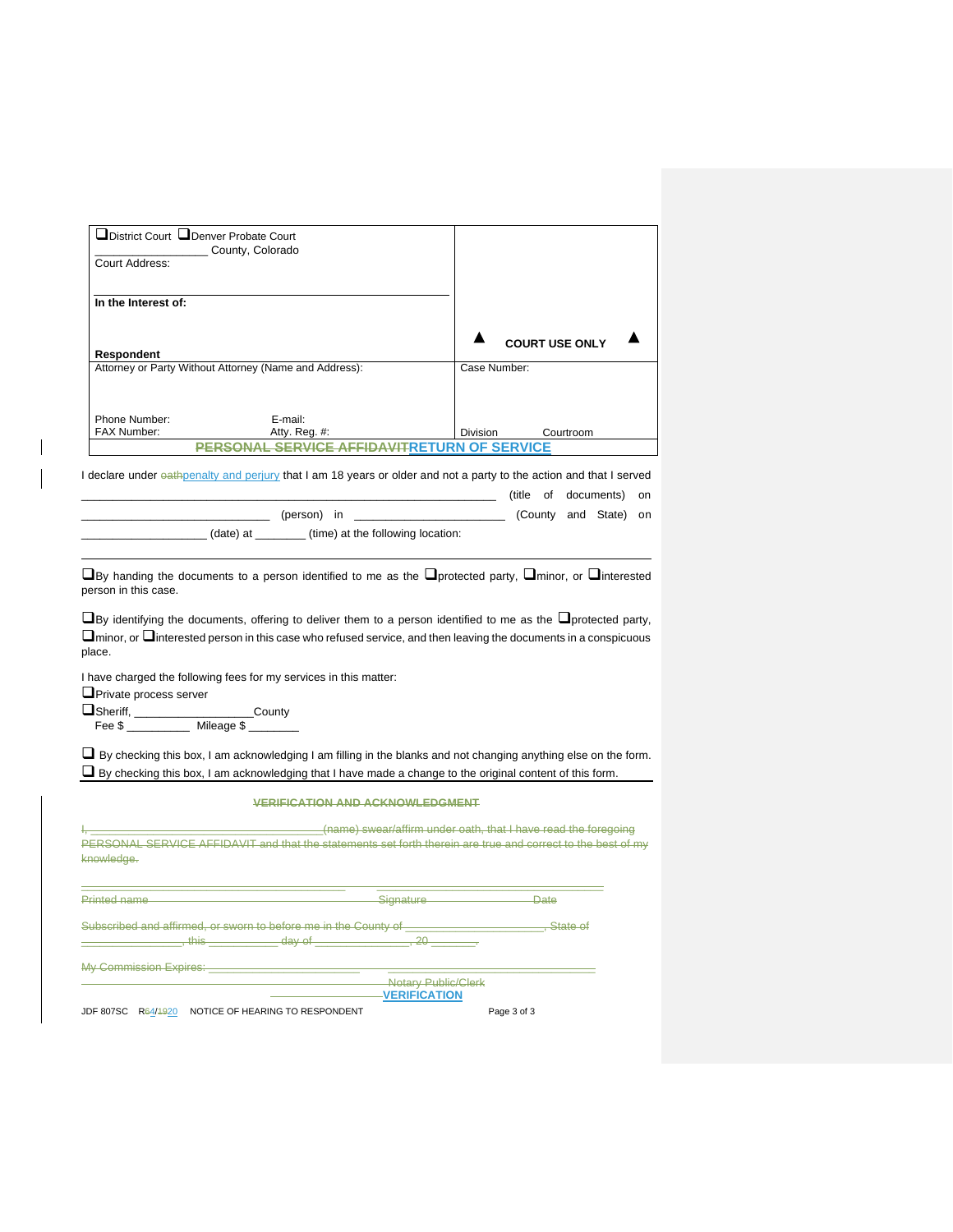I declare under penalty of perjury under the law of Colorado that the foregoing is true and correct.

 $\_$  . The contribution of the contribution of the contribution of the contribution of the contribution of the contribution of  $\mathcal{L}_\text{max}$ 

Executed on the day of the day of the state of the state of the state of the state of the state of the state of the state of the state of the state of the state of the state of the state of the state of the state of the st

(date) (month) (year)

 $\mathcal{L}_\text{max}$  and  $\mathcal{L}_\text{max}$  and  $\mathcal{L}_\text{max}$  and  $\mathcal{L}_\text{max}$ (city or other location, and state OR country)

Printed name **Example 2.5 Signature** Signature Date Date **Formatted:** Normal, Tab stops: 3.5", Left + 3.88", Left + 3.88", Left + 3.98", Left + 3.98", Left + 3.98", Left + 3.98", Left + 3.98", Left + 3.98", Left + 3.98", L

JDF 807SC R64/1920 NOTICE OF HEARING TO RESPONDENT Page 4 of 3

 $\mathbf{I}$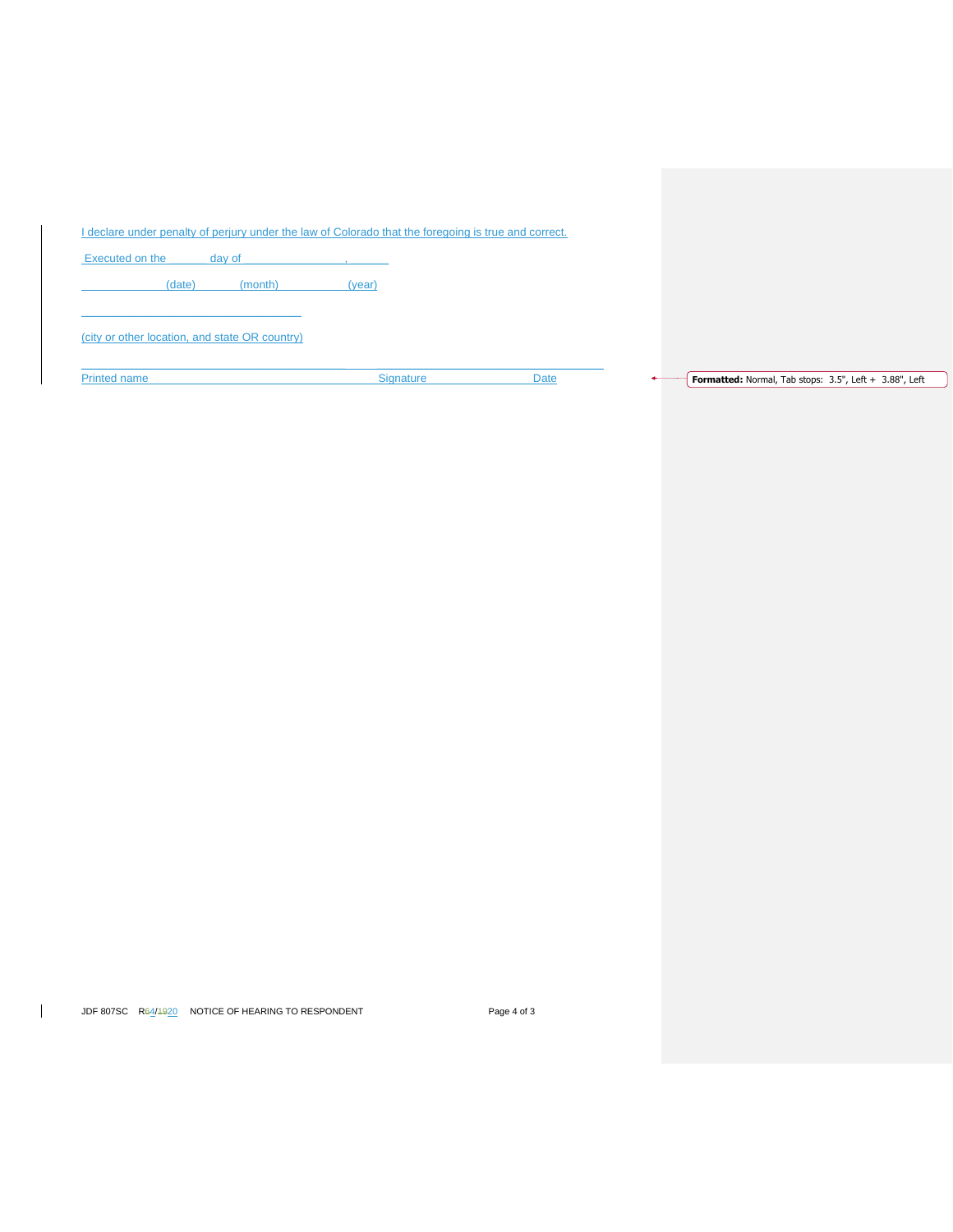| □District Court □Denver Probate Court<br><b>Court Address:</b> | County, Colorado                                        |                              |
|----------------------------------------------------------------|---------------------------------------------------------|------------------------------|
| In the Interest of:                                            |                                                         |                              |
| <b>Respondent</b>                                              |                                                         | COURT USE ONLY A             |
|                                                                | Attorney or Party Without Attorney (Name and Address):  | Case Number:                 |
|                                                                |                                                         |                              |
| Phone Number:                                                  | E-mail:                                                 |                              |
| <b>FAX Number:</b>                                             | Atty. Reg. #:                                           | <b>Division</b><br>Courtroom |
|                                                                | <b>NOTICE OF HEARING TO RESPONDENT (ADULT OR MINOR)</b> |                              |

#### **To respondent:**

A hearing on the following petition will be held at the following date, time, and location.

| Date:<br>Time:                          | <b>Courtroom or Division:</b> |
|-----------------------------------------|-------------------------------|
| Address:                                |                               |
| Petition for Appointment of Guardian    | $\Box$ Adult $\Box$ Minor     |
| Petition for Appointment of Conservator | $\Box$ Adult $\Box$ Minor     |

# **\*\*\*\*\* IMPORTANT NOTICE TO ADULT RESPONDENTS\*\*\*\*\***

The outcome of this proceeding may limit or completely take away your right to make decisions about your personal affairs or your financial affairs or both. You must appear in person unless excused by the court. The petitioner is required to make reasonable efforts to help you attend the hearing.

You have the right to be represented by an attorney of your choice at your own expense. If you cannot afford an attorney, one may be appointed for you at State expense. You may request a professional evaluation of your condition. You have the right to present evidence and subpoena witnesses and documents; examine witnesses, including any court-appointed physician, psychologist, or other qualified individual providing evaluations, and the court visitor; and to otherwise participate in the hearing. You may ask that the hearing be held in a manner that reasonably accommodates you. You have the right to request that the hearing be closed, but the hearing may not be closed if you object.

# **\*\*\*\*\* IMPORTANT NOTICE TO MINOR RESPONDENTS\*\*\*\*\***

Until the court has confirmed an appointee under § 15-14-202, C.R.S., a minor who is the subject of an appointment by a parent or guardian and who has attained twelve years of age has the right to consent or refuse to consent to an appointment of a guardian.

|                                                                                                                                     | <b>VERIFICATION</b>                                                                                  |  |
|-------------------------------------------------------------------------------------------------------------------------------------|------------------------------------------------------------------------------------------------------|--|
|                                                                                                                                     | I declare under penalty of perjury under the law of Colorado that the foregoing is true and correct. |  |
| Executed on the day of the control of the second second second the second second second second second second s<br>(date)<br>(month) | (year)                                                                                               |  |
| JDF 807SC R4/20 NOTICE OF HEARING TO RESPONDENT                                                                                     | Page 1 of 3                                                                                          |  |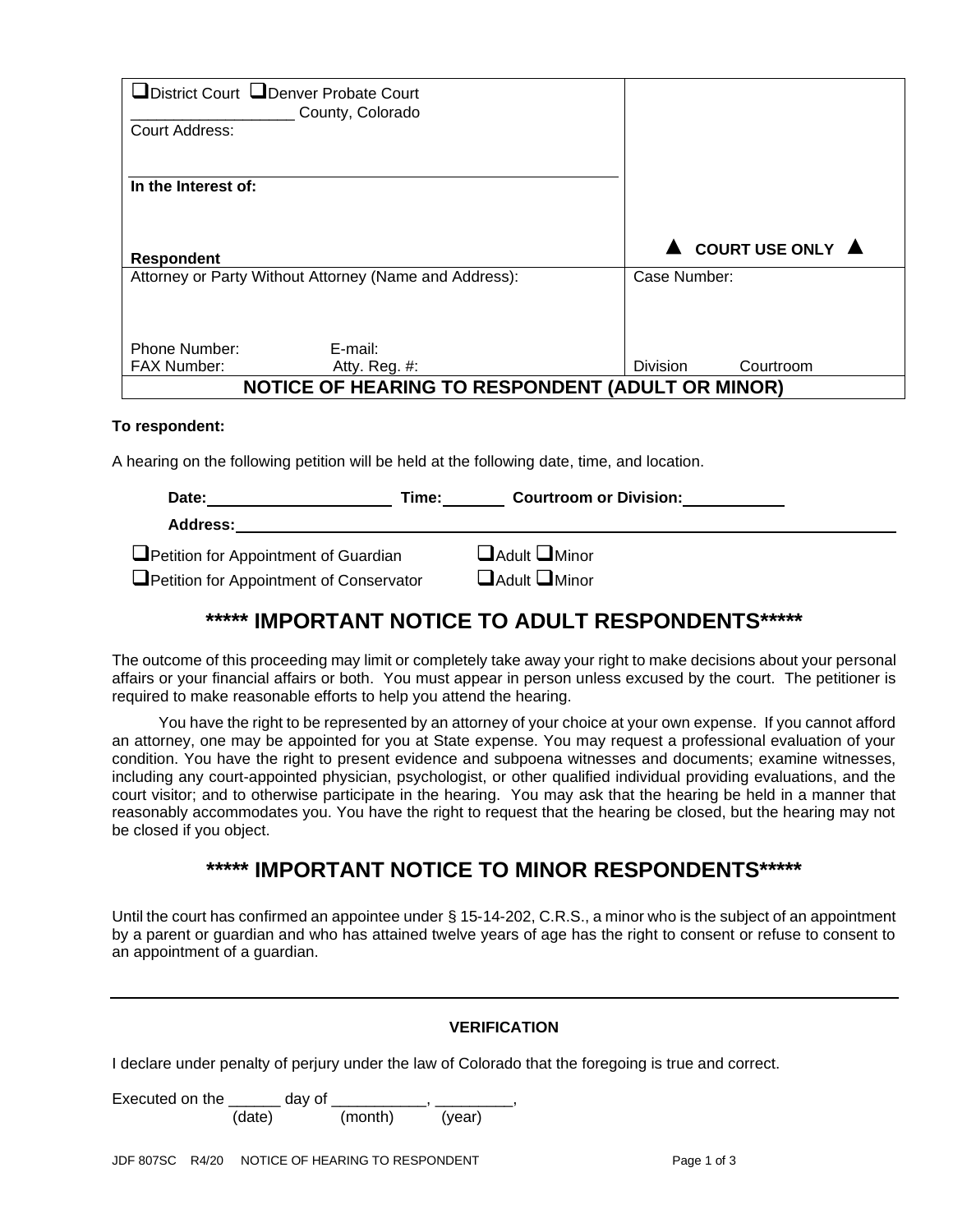at \_\_\_\_\_\_\_\_\_\_\_\_\_\_\_\_\_\_\_\_\_\_\_\_\_\_\_\_\_\_\_\_\_\_\_\_\_\_

(city or other location, and state OR country)

\_\_\_\_\_\_\_\_\_\_\_\_\_\_\_\_\_\_\_\_\_\_\_\_\_\_\_\_\_\_\_

(printed name)

\_\_\_\_\_\_\_\_\_\_\_\_\_\_\_\_\_\_\_\_\_\_\_\_\_\_\_\_\_\_\_ (Signature of Person Giving Notice or Attorney)

## **Note:**

- This Notice of Hearing to Respondent must be personally served on the respondent (12 years of age or older), along with a copy of the petition, at least 14 days prior to the hearing pursuant to § 15-14-113, C.R.S. as well as § 15-14-309(1), C.R.S. or § 15-14-404(1), C.R.S.
- Do not attach copies of the petition when filing the Notice of Hearing to Respondent with Return of Service with the court.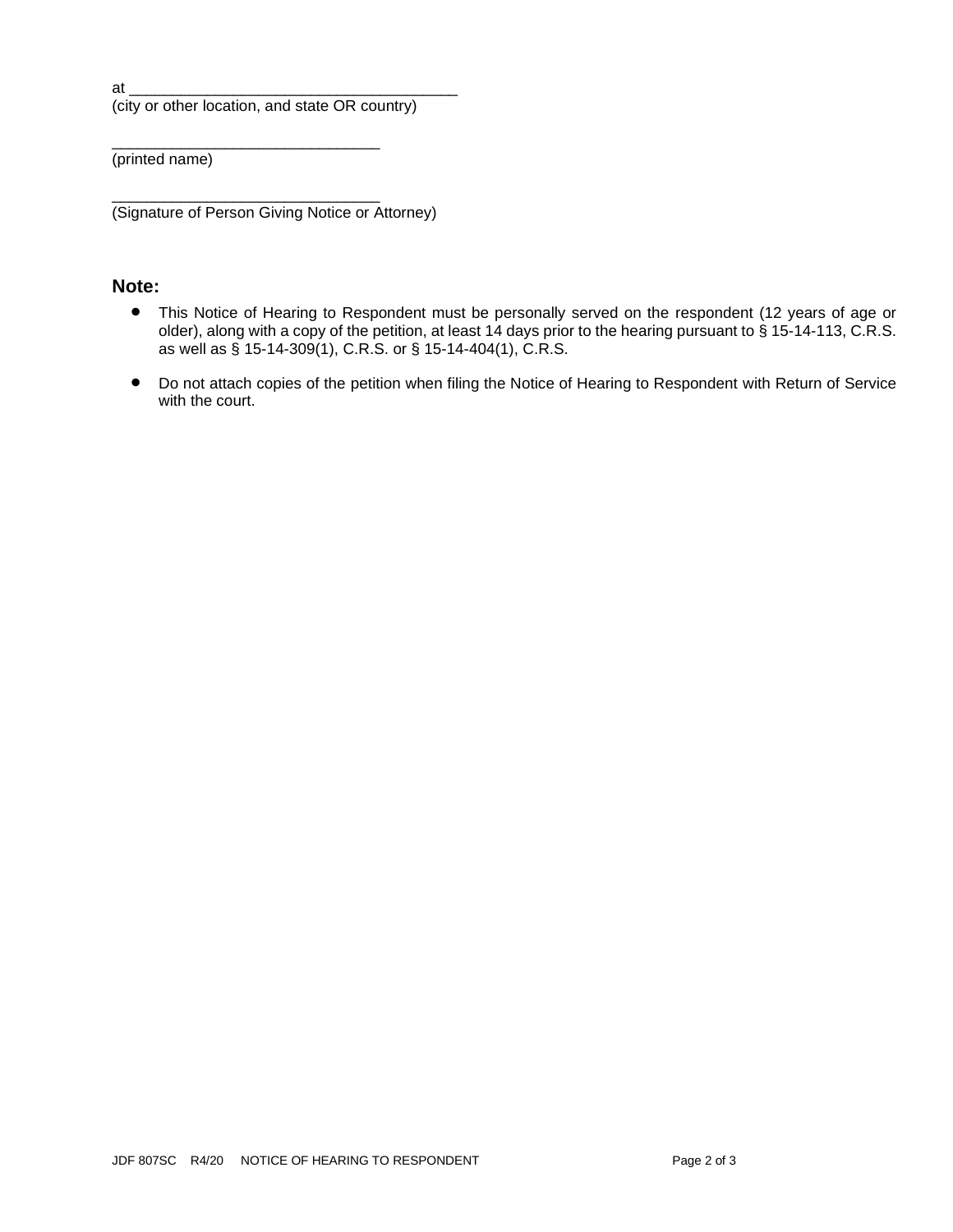| □District Court □Denver Probate Court<br>County, Colorado                                                       |                 |           |                       |                    |    |
|-----------------------------------------------------------------------------------------------------------------|-----------------|-----------|-----------------------|--------------------|----|
| Court Address:                                                                                                  |                 |           |                       |                    |    |
| In the Interest of:                                                                                             |                 |           |                       |                    |    |
|                                                                                                                 |                 |           |                       |                    |    |
|                                                                                                                 |                 |           | <b>COURT USE ONLY</b> |                    |    |
| <b>Respondent</b>                                                                                               |                 |           |                       |                    |    |
| Attorney or Party Without Attorney (Name and Address):                                                          | Case Number:    |           |                       |                    |    |
| Phone Number:<br>E-mail:                                                                                        |                 |           |                       |                    |    |
| FAX Number:<br>Atty. Reg. #:                                                                                    | <b>Division</b> |           | Courtroom             |                    |    |
| <b>RETURN OF SERVICE</b>                                                                                        |                 |           |                       |                    |    |
| I declare under penalty and perjury that I am 18 years or older and not a party to the action and that I served |                 | (title of |                       | documents)         | on |
| (person) in                                                                                                     |                 |           |                       | (County and State) | on |
|                                                                                                                 |                 |           |                       |                    |    |
| (date) at ________(time) at the following location:                                                             |                 |           |                       |                    |    |

❑By handing the documents to a person identified to me as the ❑protected party, ❑minor, or ❑interested person in this case.

❑By identifying the documents, offering to deliver them to a person identified to me as the ❑protected party, ❑minor, or ❑interested person in this case who refused service, and then leaving the documents in a conspicuous place.

I have charged the following fees for my services in this matter:

❑Private process server

❑Sheriff, \_\_\_\_\_\_\_\_\_\_\_\_\_\_\_\_\_\_\_County Fee \$ \_\_\_\_\_\_\_\_\_\_ Mileage \$ \_\_\_\_\_\_\_\_

 $\Box$  By checking this box, I am acknowledging I am filling in the blanks and not changing anything else on the form. ❑ By checking this box, I am acknowledging that I have made a change to the original content of this form.

## **VERIFICATION**

I declare under penalty of perjury under the law of Colorado that the foregoing is true and correct.

\_\_\_\_\_\_\_\_\_\_\_\_\_\_\_\_\_\_\_\_\_\_\_\_\_\_\_\_\_\_\_\_\_\_\_\_\_\_\_\_\_\_ \_\_\_\_\_\_\_\_\_\_\_\_\_\_\_\_\_\_\_\_\_\_\_\_\_\_\_\_\_\_\_\_\_\_\_\_

Executed on the \_\_\_\_\_\_\_ day of \_\_\_\_\_\_\_\_\_\_\_\_\_\_\_\_\_, \_\_\_\_\_\_\_

(date) (month) (year)

(city or other location, and state OR country)

\_\_\_\_\_\_\_\_\_\_\_\_\_\_\_\_\_\_\_\_\_\_\_\_\_\_\_\_\_\_\_\_\_\_\_

Printed name **Signature** Date **Date Contract Contract Date Contract Contract Date** Date